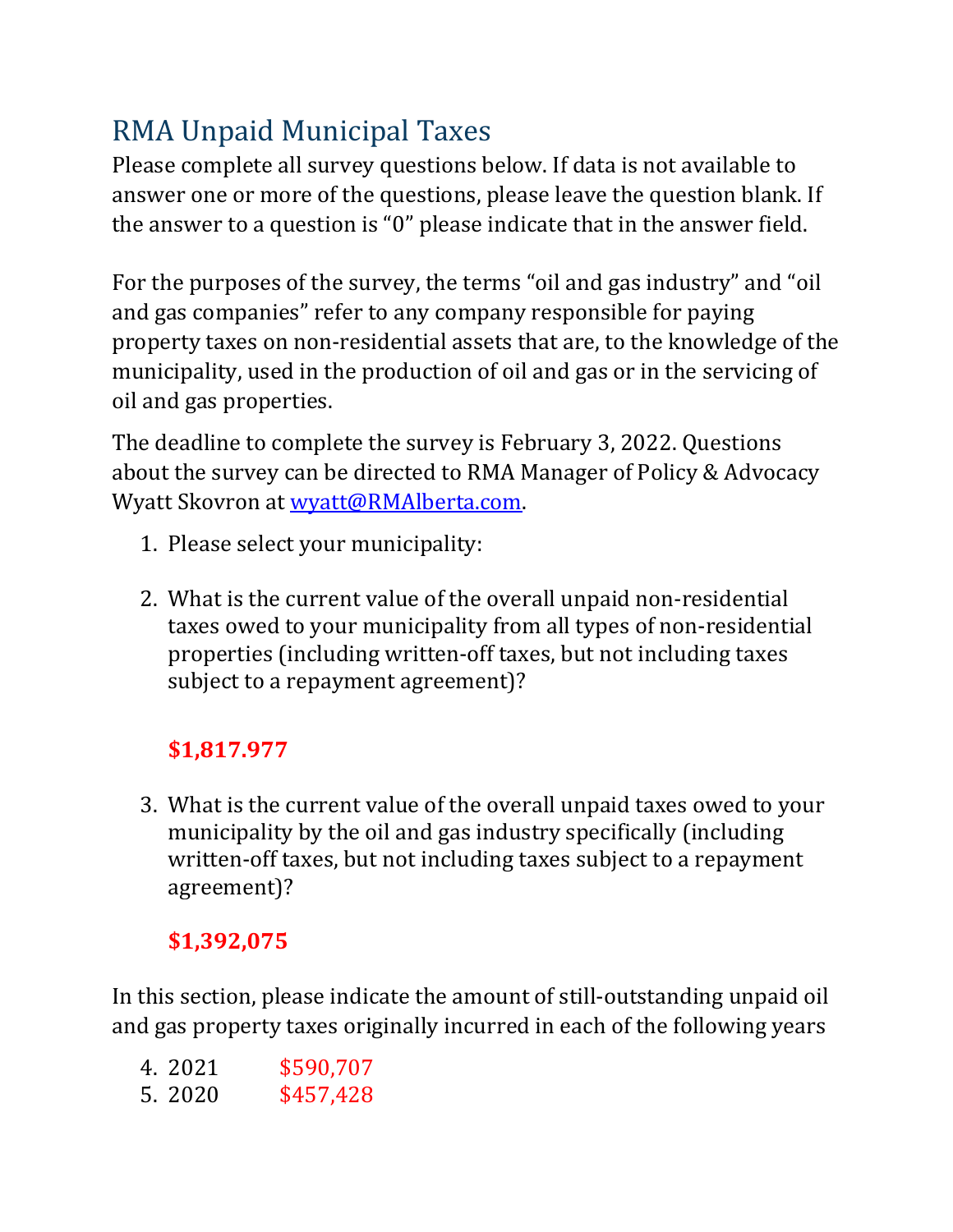- 6. 2019 \$242,347
- 7. 2018 \$96,345
- 8. 2017 and earlier \$5,247
- 9. Please indicate the amount of unpaid taxes owed to your municipality by the oil and gas industry that your municipality has written off since 2015.

## **\$857,238**

10.What is the current value of overall unpaid taxes owed to your municipality by operational oil and gas companies?

#### **\$1,021,417**

11.What is the current value of overall unpaid taxes owed to your municipality by non-operational (bankrupt, insolvent, or sold) oil and gas companies?

#### **\$370,658**

12.What is the current value of unpaid taxes owed to your municipality by only the oil and gas industry that are currently subject to a repayment agreement?

## **\$0**

13.Does your municipality expect to implement the special lien powers that have been returned to municipalities through Bill 77: *Municipal Government (Restoring Tax Accountability) Amendment Act*, 2021?

**No.**